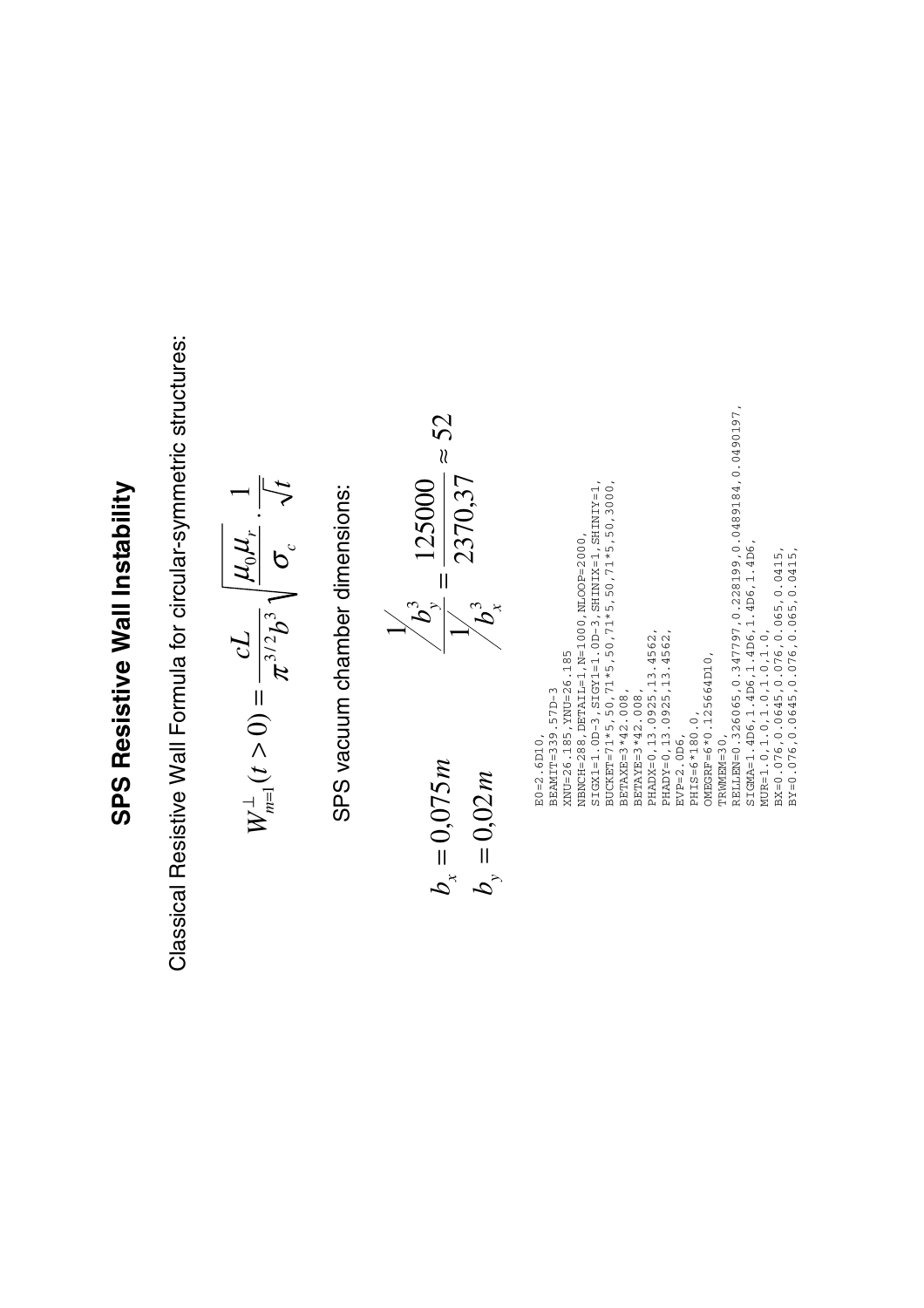

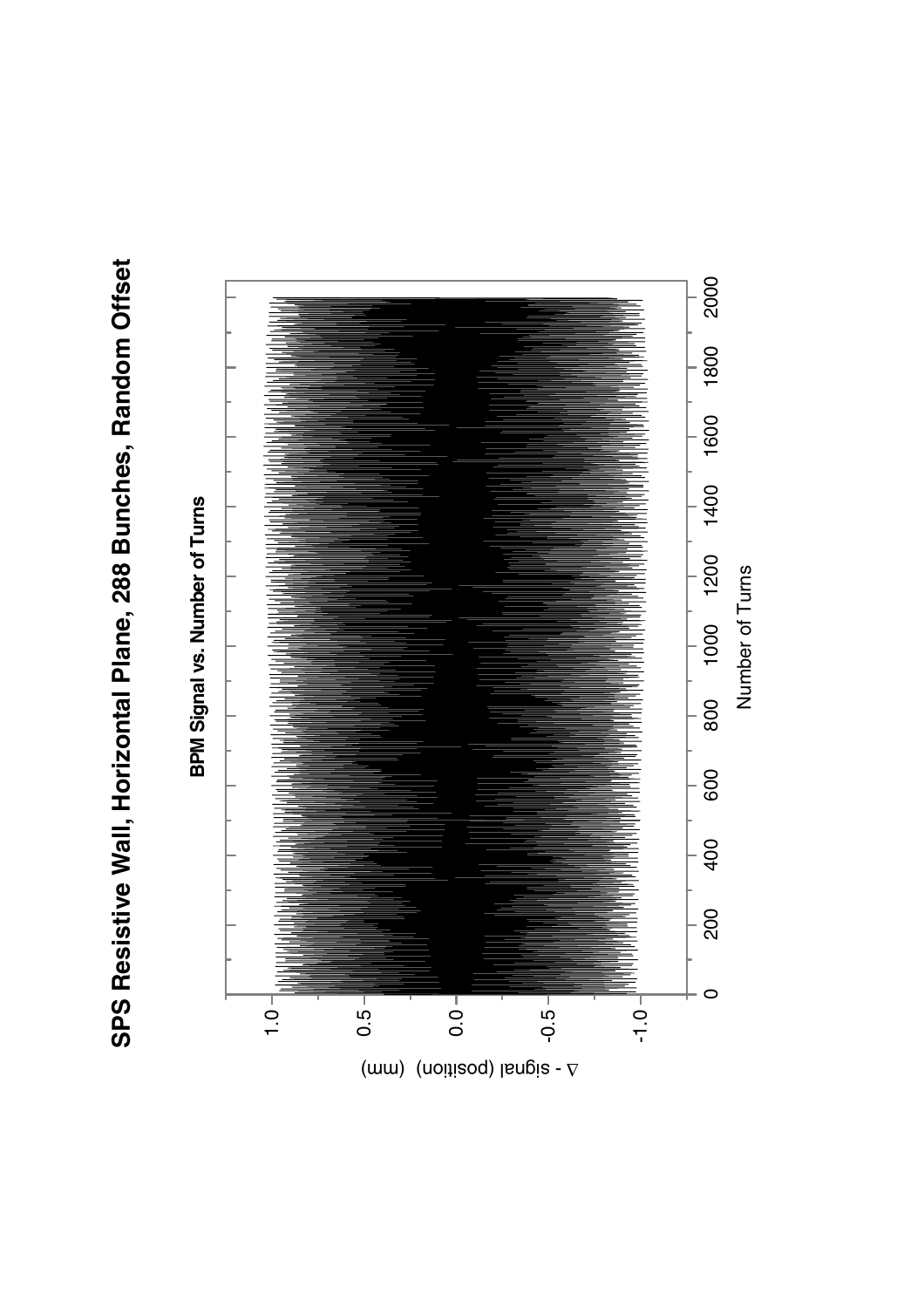

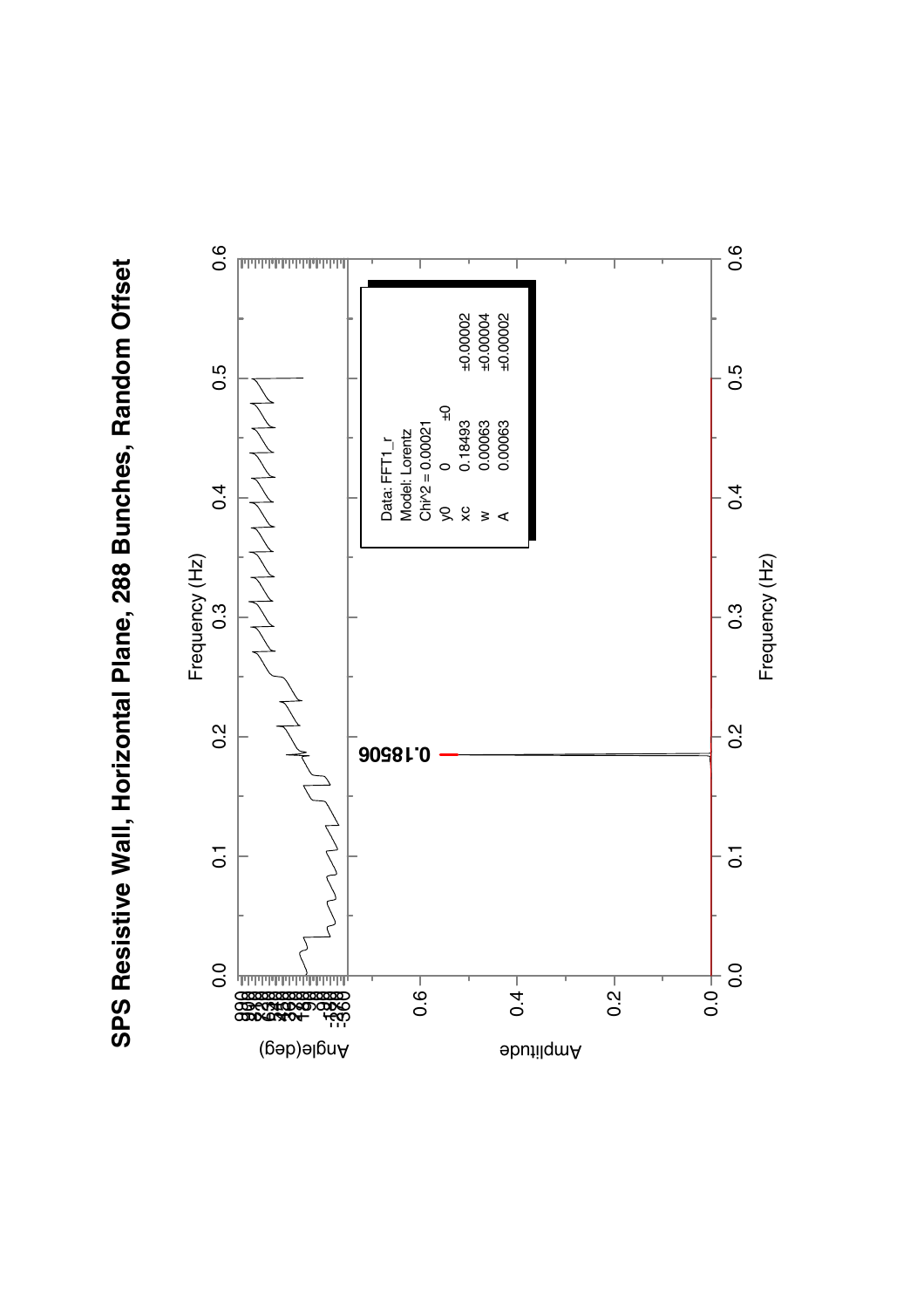

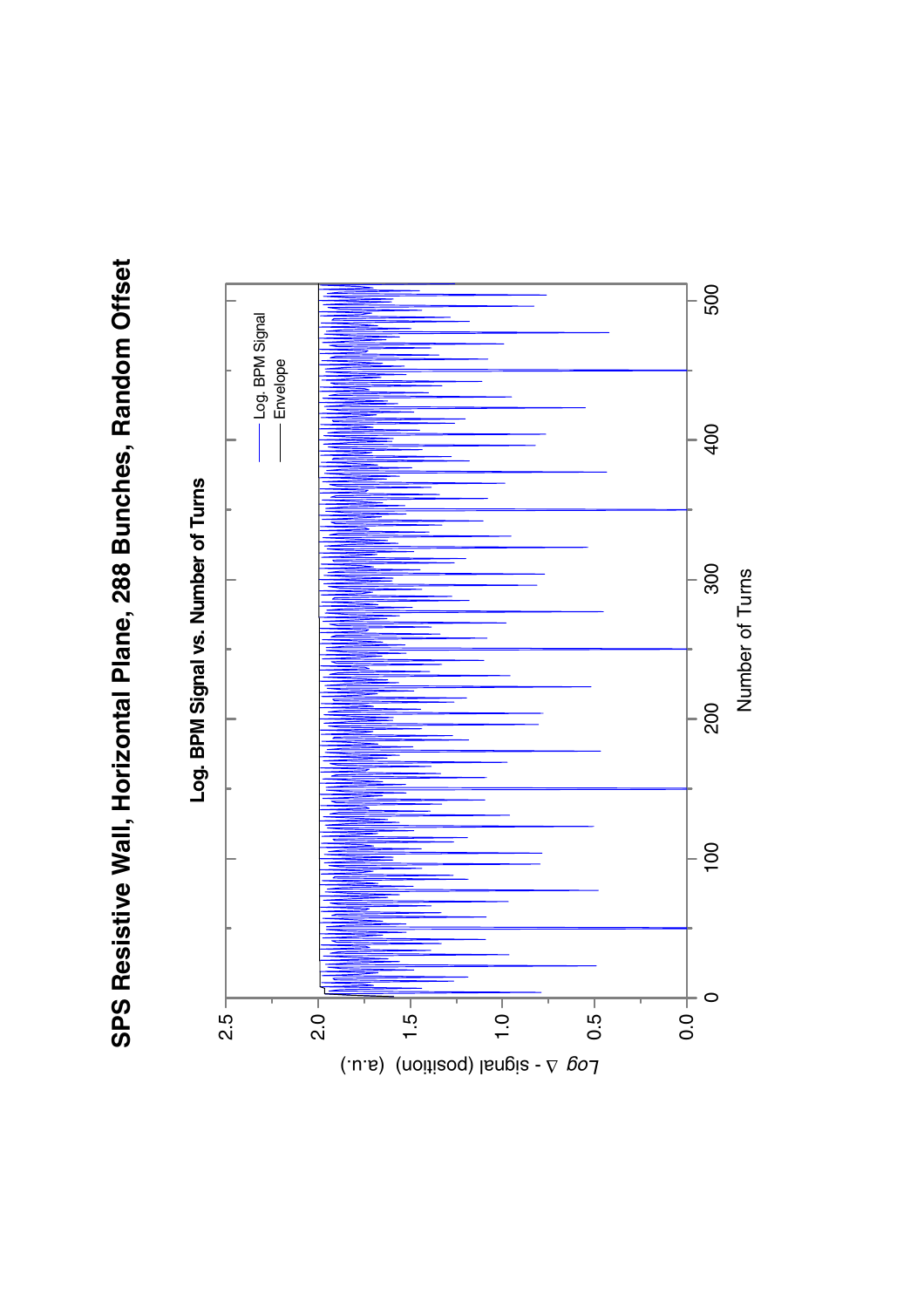

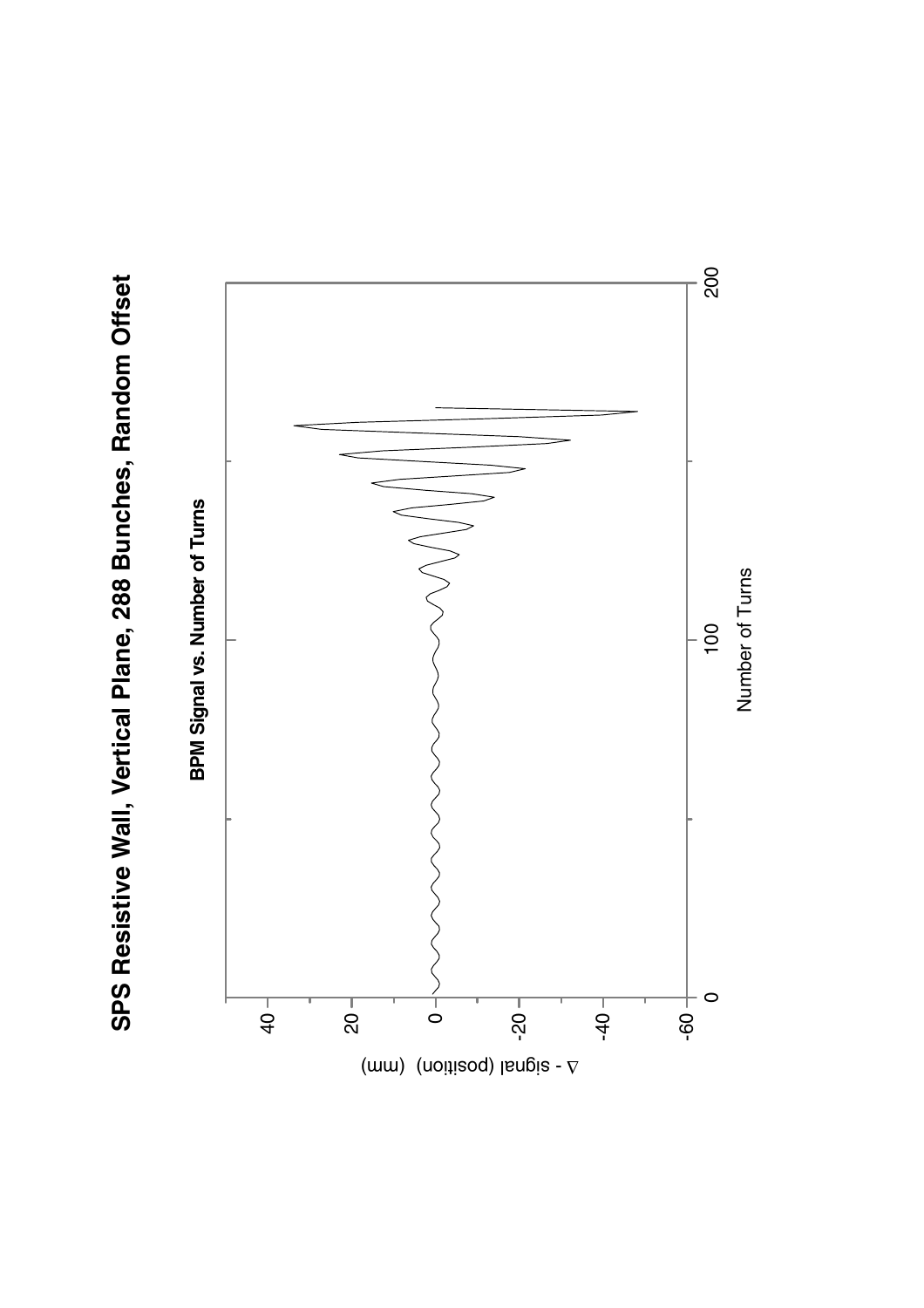

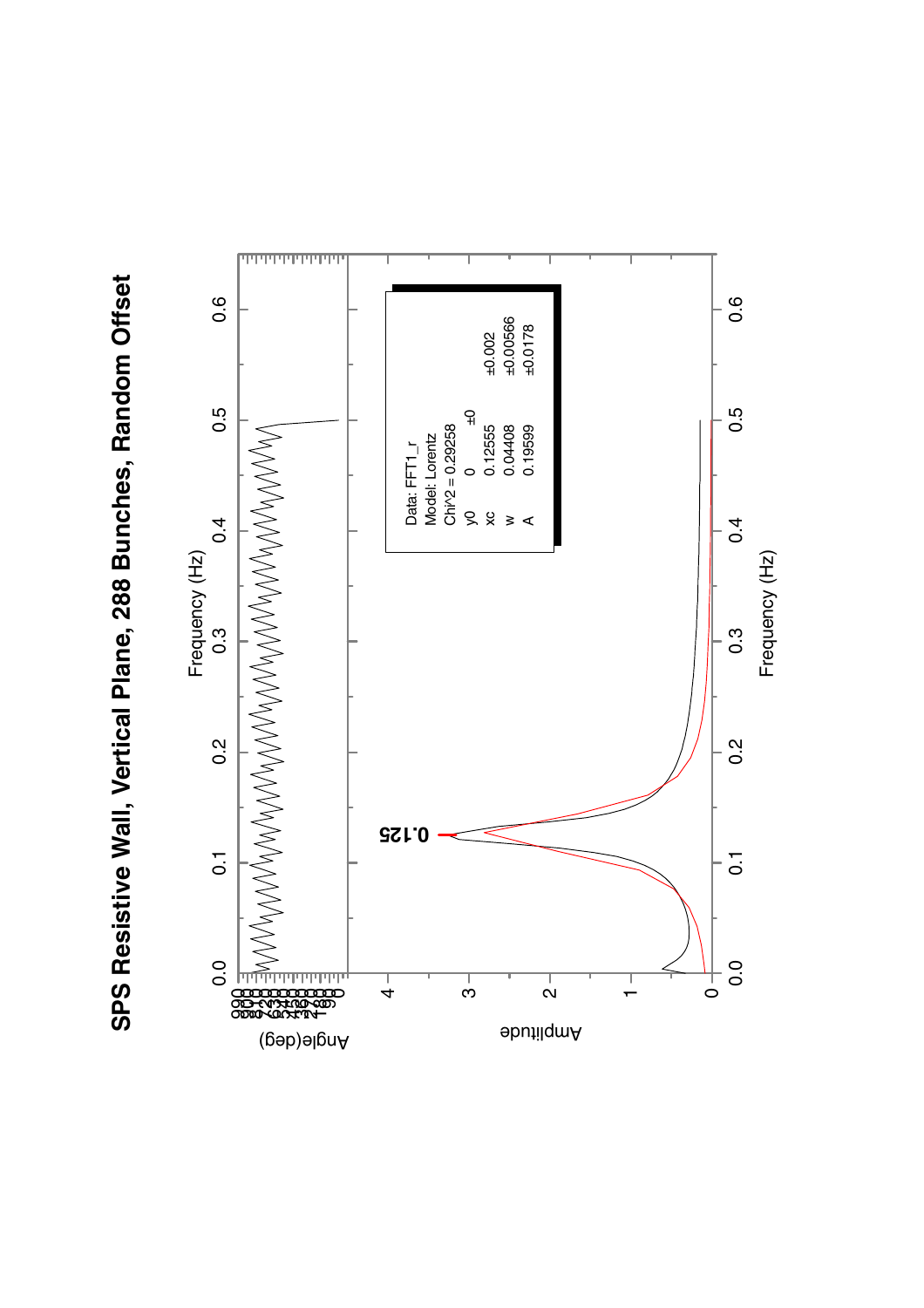



Log. BPM Signal vs. Number of Turns **Log. BPM Signal vs. Number of Turns**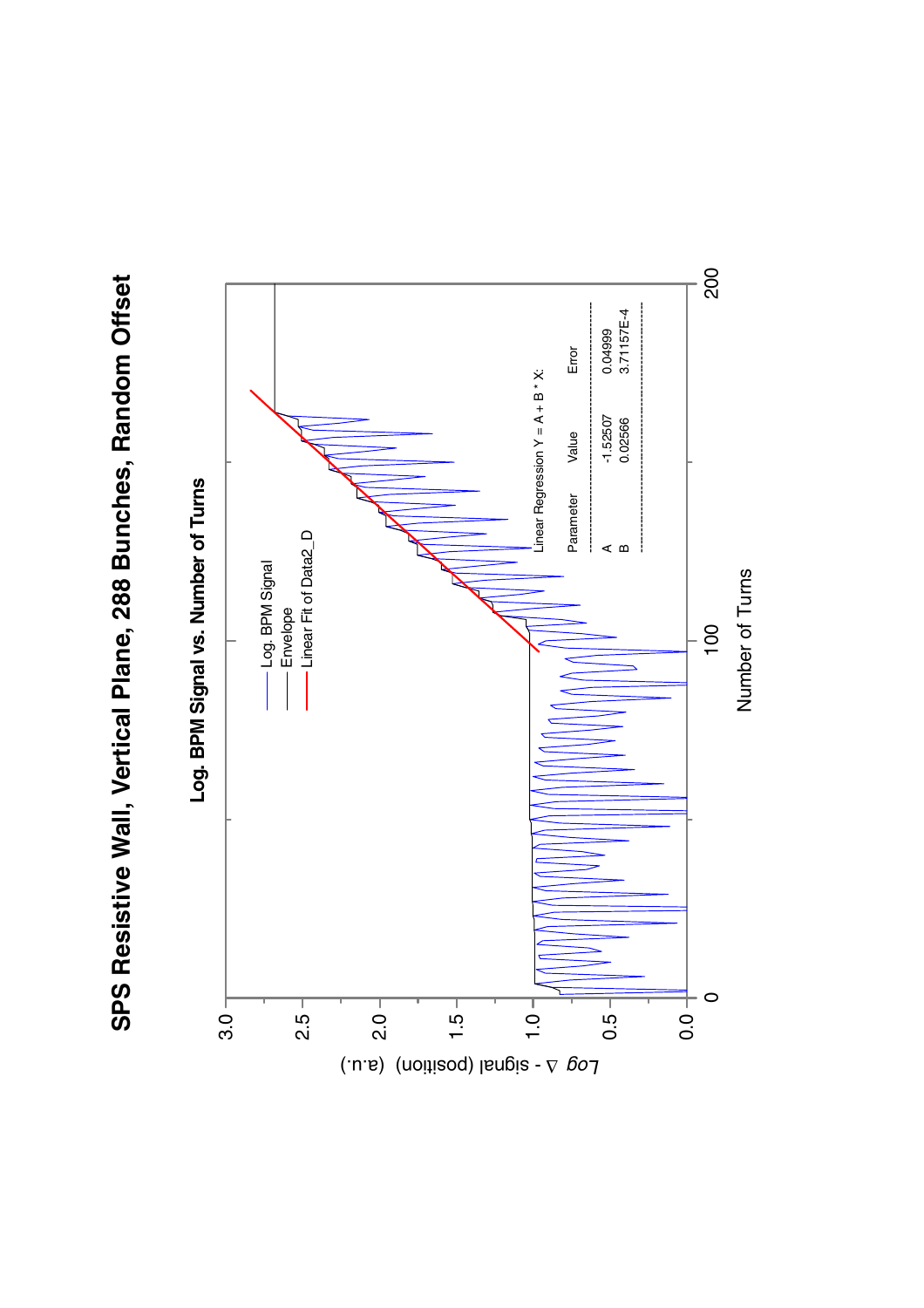

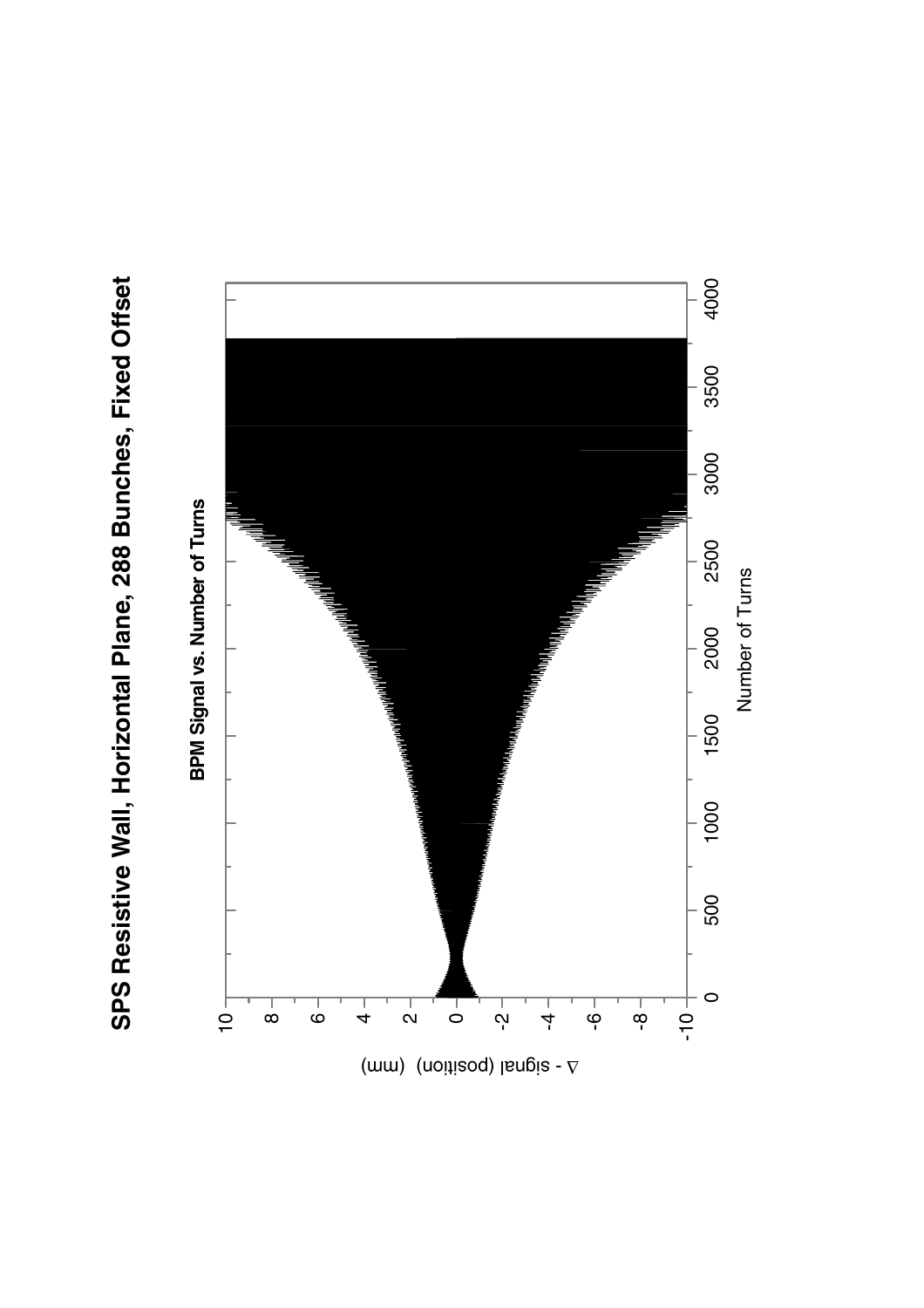

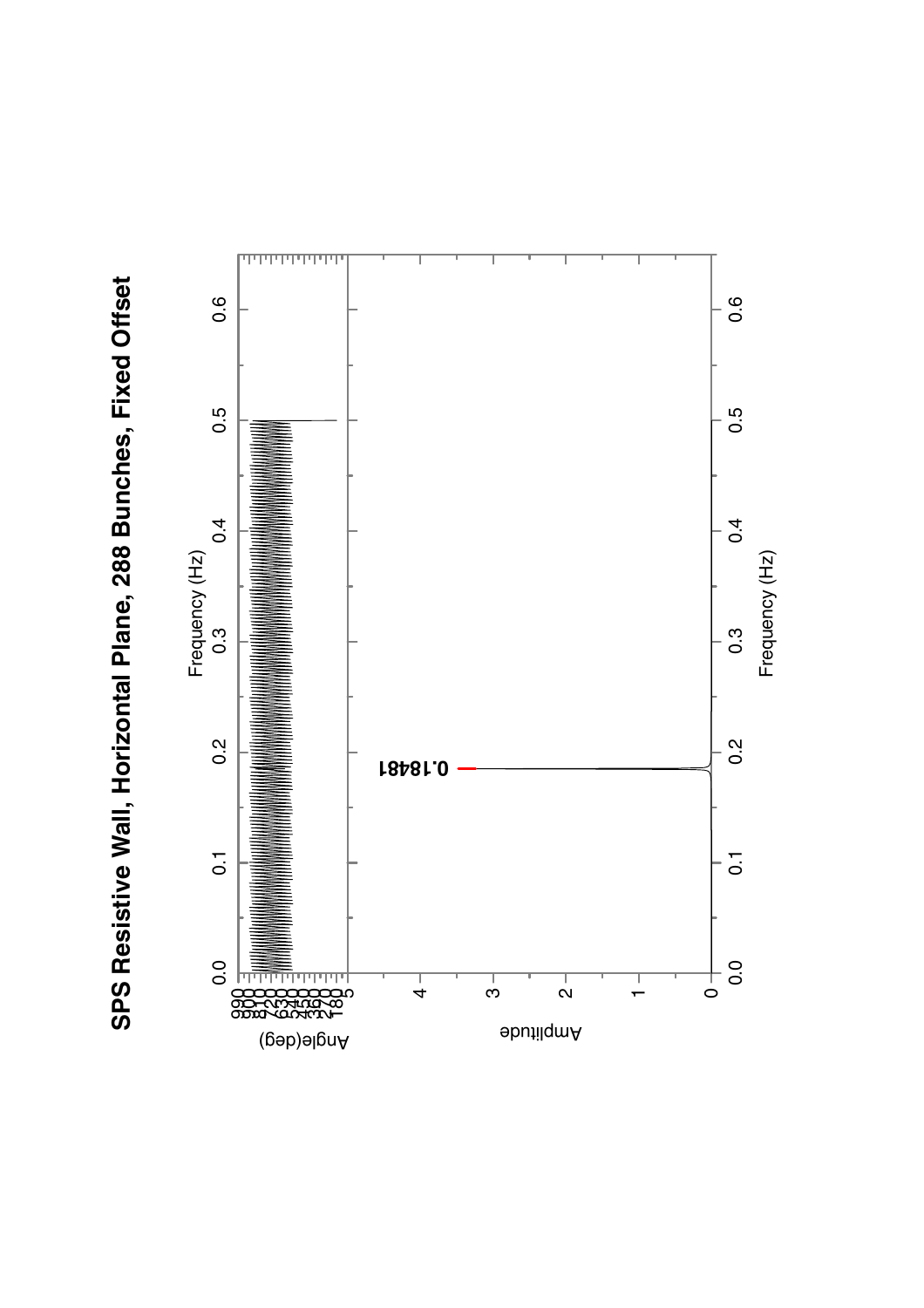## **SPS Resistive Wall, Horizontal Plane, 288 Bunches, Fixed Offset**  SPS Resistive Wall, Horizontal Plane, 288 Bunches, Fixed Offset

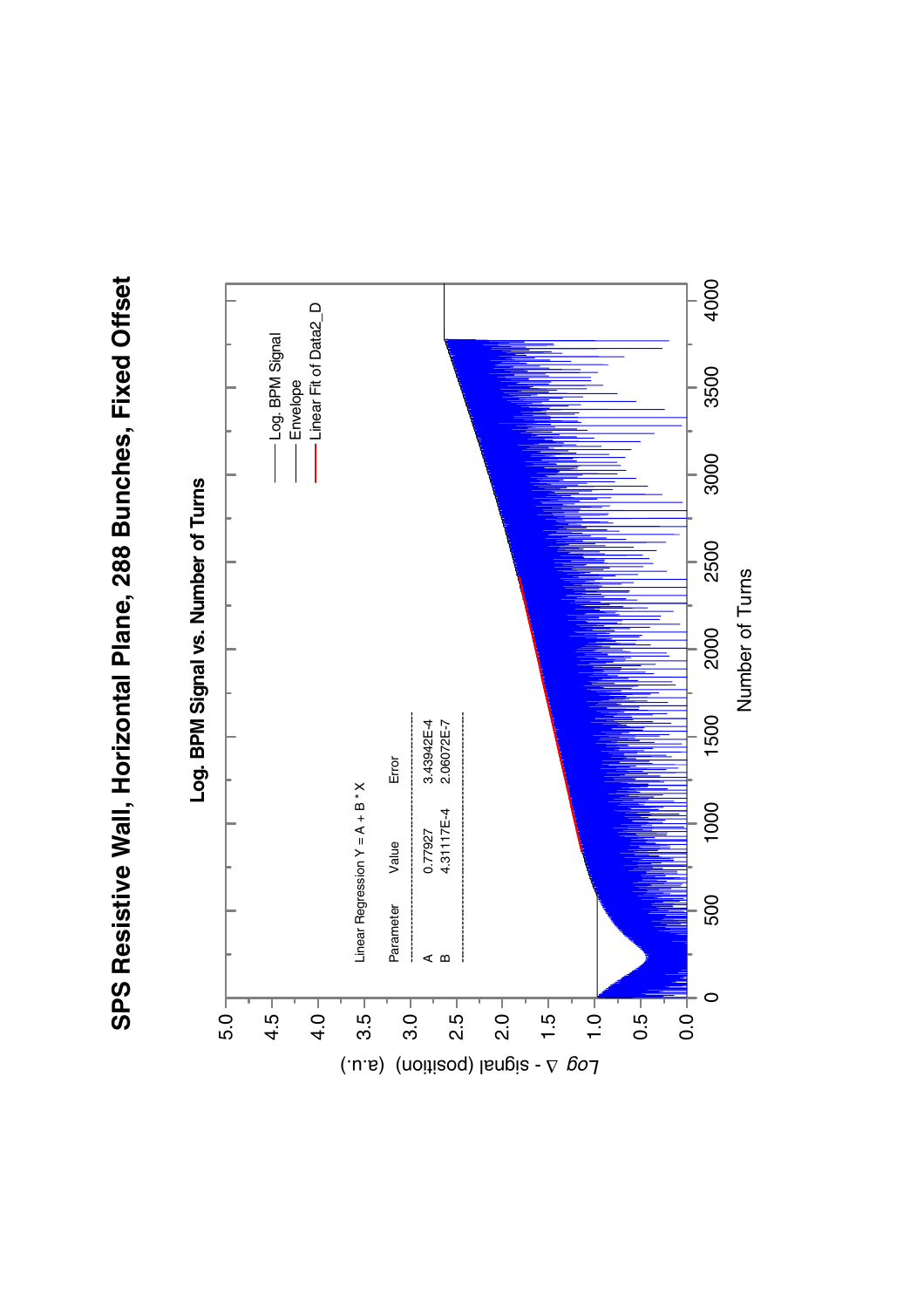

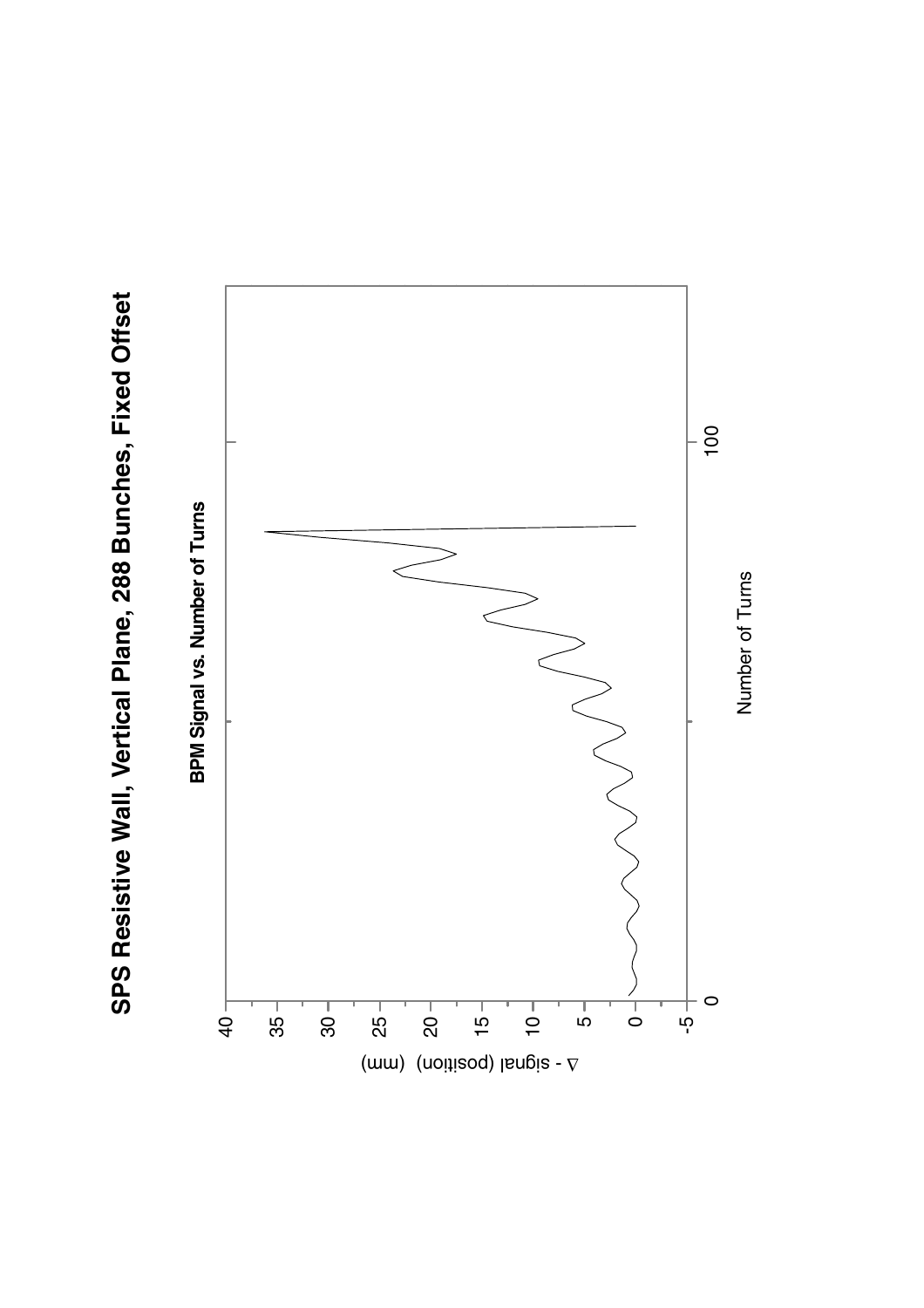